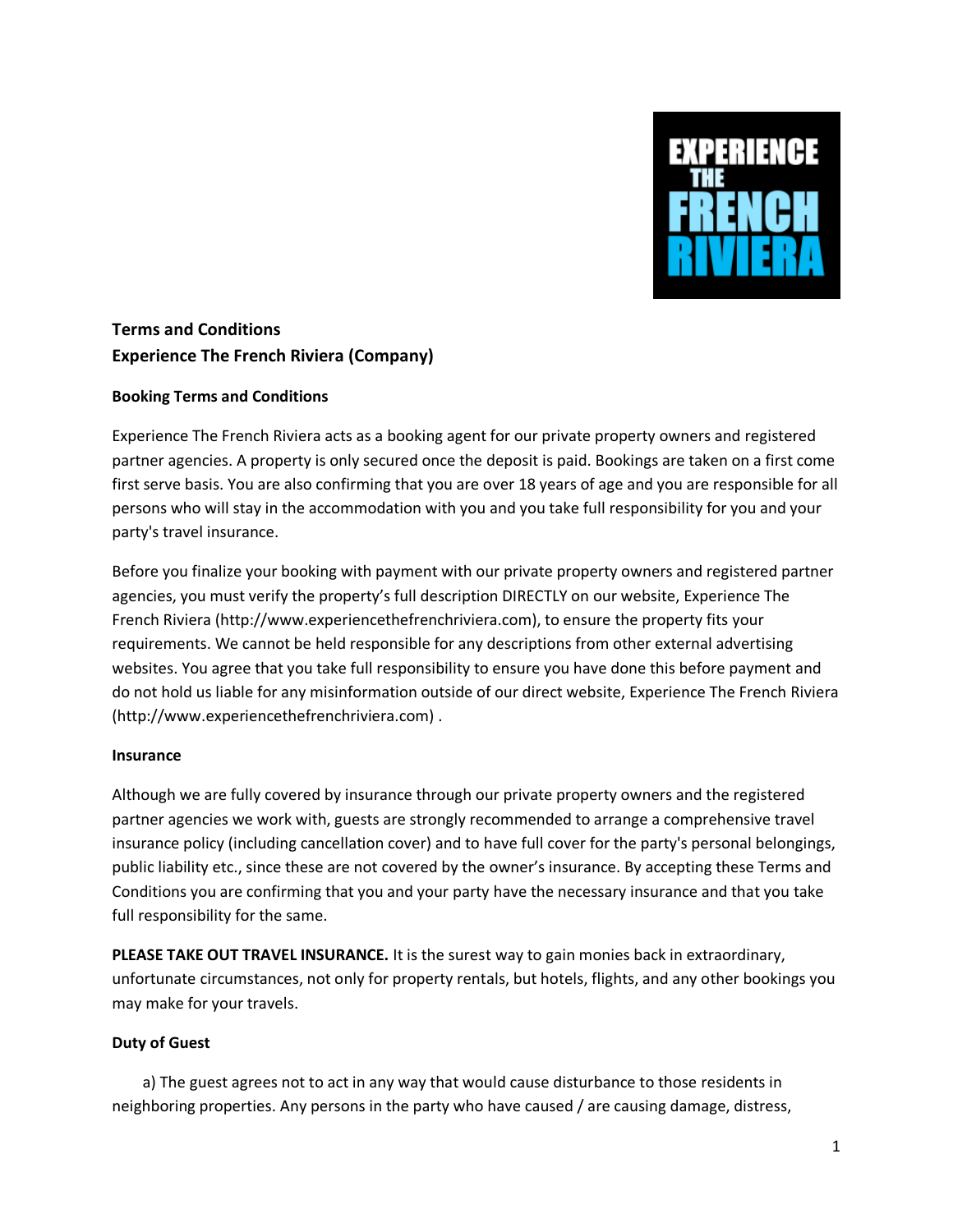danger, annoyance, nuisance or disturbance to any neighbors or other residents in the vicinity are liable to be asked to leave or be evicted within 24h of being asked. Such action will not entitle the guest or any of their party to a refund of any monies.

 b) The guest shall report to the owner's agent without delay any defects in the property or breakdown in the equipment, plant, machinery or appliances in the property, and arrangements for repair and/or replacement will be made as soon as possible.

#### **Access to Authorized Personnel**

Accepting these Terms and Conditions means that you agree that personnel authorized by us (tradesmen, staff, etc.) may enter the property during your stay to carry out necessary repairs and maintenance. You will be notified of their arrival and we will do our best to arrange visits at a time that is convenient to you, in order to respect your privacy.

#### **Liability**

The Owners, Agencies and Experience The French Riviera shall not be liable to the guest:

 a) for any temporary defect or stoppage in the supply of public services to the property, nor in respect of any equipment, plant, machinery or appliances in the property or within the building the property is located in.

 b) for any loss, damage or injury which is the result of adverse weather conditions, riot, war, strikes or other matters beyond the control of the owners, agencies and Experience The French Riviera.

 c) for any loss, damage or inconvenience caused to or suffered by the guest if the property shall be destroyed or damaged before the start of the rental period and in any such event, the Owners, Agencies and Experience The French Riviera will do their best to find an alternative. If not, they shall refund to the guest all sums previously paid in respect of the rental period. Under no circumstances shall the Owners', Agencies or Experience The French Riviera liability to the guest exceed the amount paid to the owners for the rental period.

 d) for any unforeseen failure of electricity, water or gas. In the event of failure we will do our best to rectify the situation within 48hrs. Should it not be alleviated within this period, nor a solution near, we will firstly try our best to move you to a similar property. In the event that this is not possible we will offer you refund on the remainder of your stay.

 e) for any issues evolving from the communal areas in buildings such as lifts, halls, bins etc which are outside our control.

 f) for any unforeseen mechanical, electrical and technical failures such as television, cable service, Internet connection, satellite television, appliances, air-conditioning, etc. We will endeavor to fix or replace machines in the event of failure as quickly as possible.